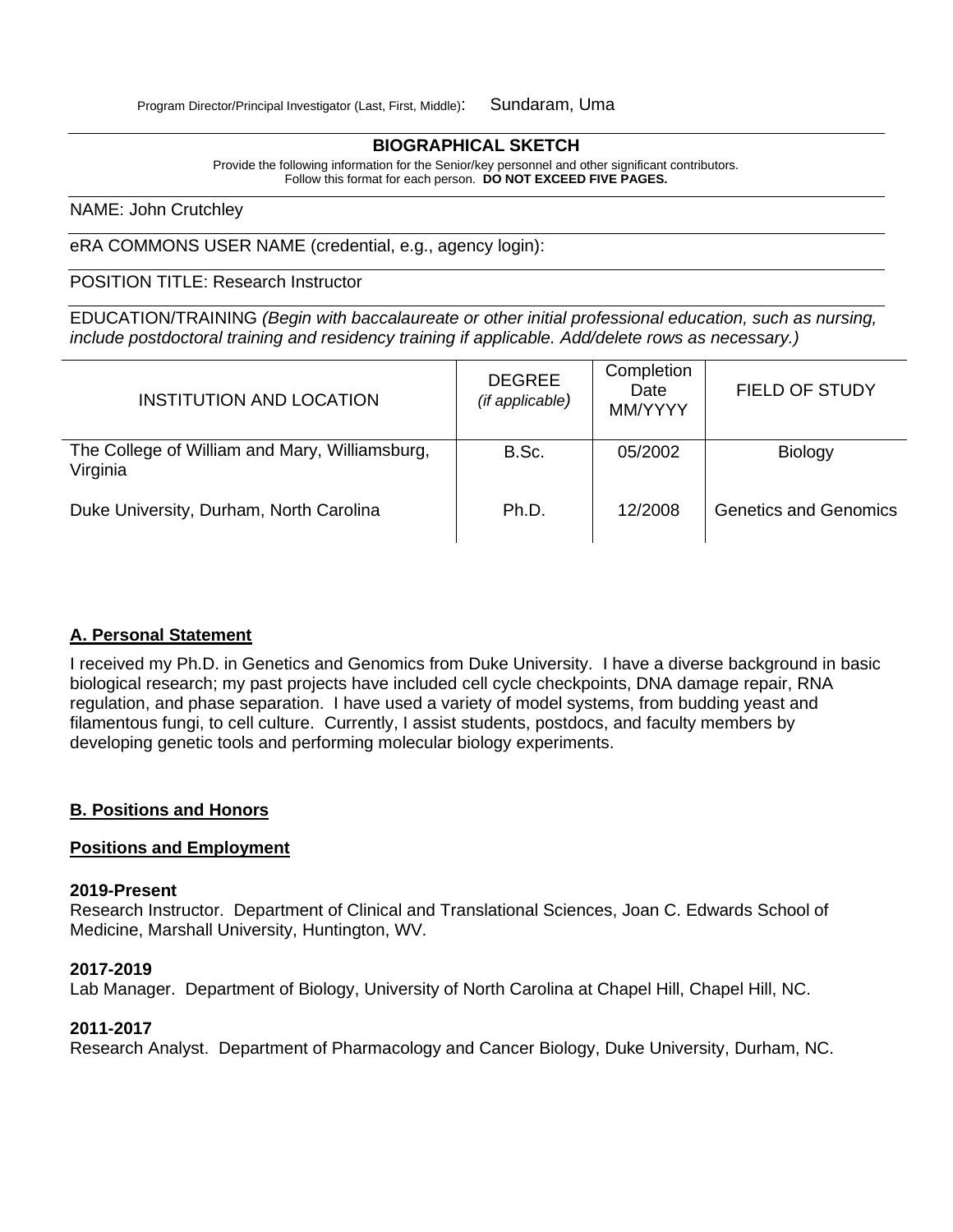# **Honors**

## **2002-2004**

Post-Baccalaureate Intramural Research Training Award, National Institutes of Health, Laboratory of Cellular Carcinogenesis and Tumor Promotion.

## **C. Contributions to Science**

1: Cannon KS, Woods BL, Crutchley JM, Gladfelter AS. An amphipathic helix enables septins to sense micrometer-scale membrane curvature. J Cell Biol. 2019 Apr 1;218(4):1128-1137. doi: 10.1083/jcb.201807211. Epub 2019 Jan 18. PubMed PMID: 30659102; PubMed Central PMCID: PMC6446858.

2: Langdon EM, Qiu Y, Ghanbari Niaki A, McLaughlin GA, Weidmann CA, Gerbich TM, Smith JA, Crutchley JM, Termini CM, Weeks KM, Myong S, Gladfelter AS. mRNA structure determines specificity of a polyQ-driven phase separation. Science. 2018 May 25;360(6391):922-927. doi: 10.1126/science.aar7432. Epub 2018 Apr 12. PubMed PMID: 29650703; PubMed Central PMCID: PMC6192030.

3: Chen J, Crutchley J, Zhang D, Owzar K, Kastan MB. Identification of a DNA Damage-Induced Alternative Splicing Pathway That Regulates p53 and Cellular Senescence Markers. Cancer Discov. 2017 Jul;7(7):766-781. doi: 10.1158/2159-8290.CD-16-0908. Epub 2017 Mar 13. PubMed PMID: 28288992; PubMed Central PMCID: PMC5501752.

4: Suh KS, Malik M, Shukla A, Ryscavage A, Wright L, Jividen K, Crutchley JM, Dumont RA, Fernandez-Salas E, Webster JD, Simpson RM, Yuspa SH. CLIC4 is a tumor suppressor for cutaneous squamous cell cancer. Carcinogenesis. 2012 May;33(5):986-95. doi: 10.1093/carcin/bgs115. Epub 2012 Mar 1. PubMed PMID: 22387366; PubMed Central PMCID: PMC3334517.

5: Crutchley J, King KM, Keaton MA, Szkotnicki L, Orlando DA, Zyla TR, Bardes ES, Lew DJ. Molecular dissection of the checkpoint kinase Hsl1p. Mol Biol Cell. 2009 Apr;20(7):1926-36. doi: 10.1091/mbc.E08-08-0848. Epub 2009 Feb 11. PubMed PMID: 19211841; PubMed Central PMCID: PMC2663927.

6: Szkotnicki L, Crutchley JM, Zyla TR, Bardes ES, Lew DJ. The checkpoint kinase Hsl1p is activated by Elm1p-dependent phosphorylation. Mol Biol Cell. 2008 Nov;19(11):4675-86. doi: 10.1091/mbc.E08-06-0663. Epub 2008 Sep 3. PubMed PMID: 18768748; PubMed Central PMCID: PMC2575171.

7: Suh KS, Mutoh M, Mutoh T, Li L, Ryscavage A, Crutchley JM, Dumont RA, Cheng C, Yuspa SH. CLIC4 mediates and is required for Ca2+-induced keratinocyte differentiation. J Cell Sci. 2007 Aug 1;120(Pt 15):2631-40. Epub 2007 Jul 17. PubMed PMID: 17636002.

8: Suh KS, Crutchley JM, Koochek A, Ryscavage A, Bhat K, Tanaka T, Oshima A, Fitzgerald P, Yuspa SH. Reciprocal modifications of CLIC4 in tumor epithelium and